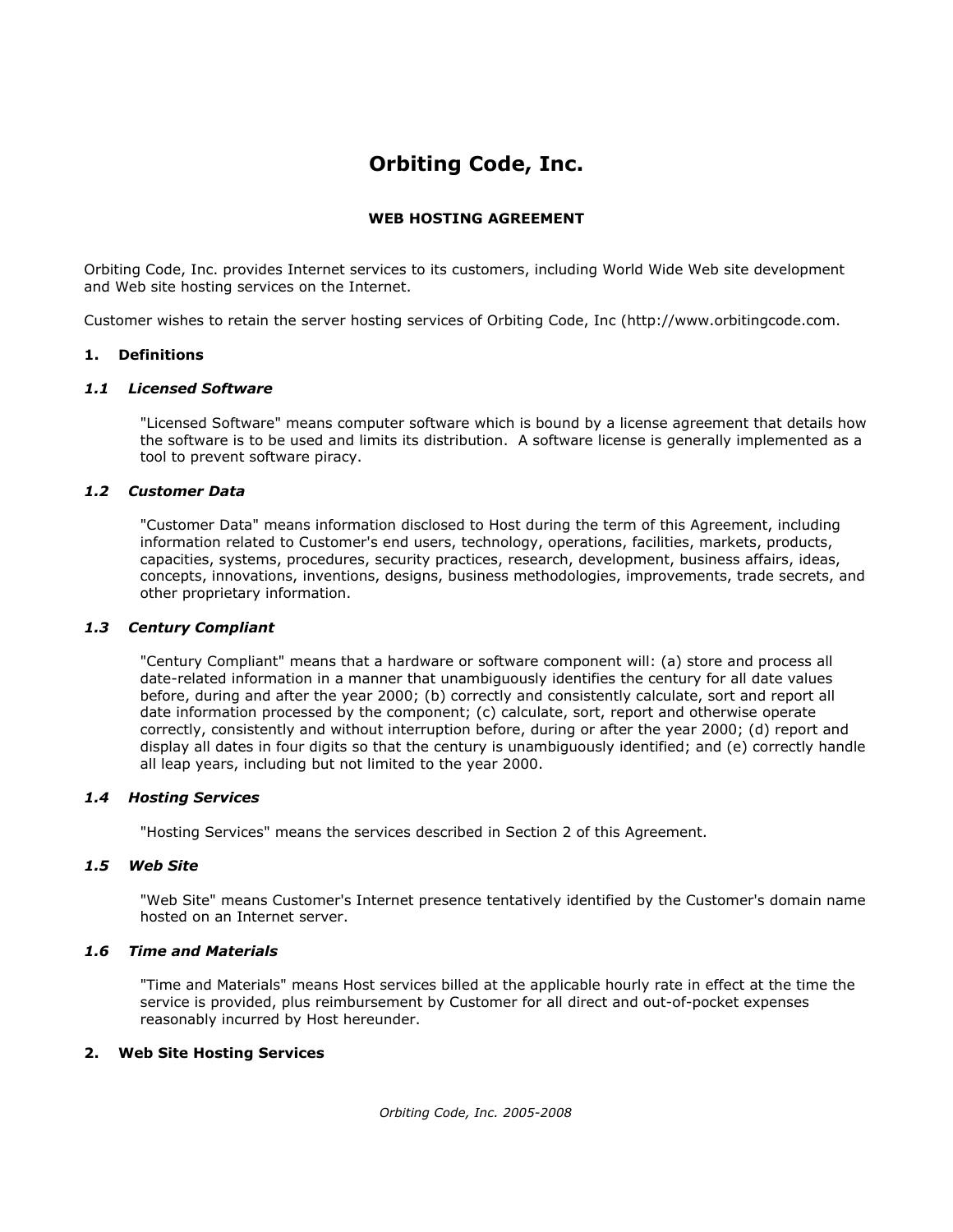## **2.1** *Hosting Services Provided by Host*

Host will provide the following services for the Web Site:

**2.1.1** Host will operate and administer Customer's host server to provide Internet access to the Web Site for the duration of this Agreement.

**2.1.2** Host will submit Customer's domain name(s) for inclusion in indices and search engines approved in writing by Customer.

**2.1.3** Host can deliver reports, in a mutually agreeable electronic file format and content, summarizing end user activity on the Web Site if requested by the Customer.

**2.1.4** Host will supply the following Internet Access Bandwidth: (Bandwidth allocation varies for each Web Hosting Plan. See Web Hosting Plan specifications at http://www.orbitingcode.com).

**2.1.5** Host will supply the following Web Server Disk Storage Space: (Disk Storage allocation varies for each Web Hosting Plan. See Web Hosting Plan specifications at http://www.orbitingcode.com).

**2.1.6** Host will deliver to Customer all communications from Internet users captured from the Web Site.

**2.1.7** Host will maintain security in accordance with Section 2.9.

**2.1.8** Host will monitor Customer's equipment and its access to the Internet via Host's facilities. In the event that Host discovers (either through its own efforts or after being notified by Customer) that the performance of the Web Site is diminished or impaired, Host will promptly investigate and report the cause, and Host will take prompt remedial action, to the extent that the cause is under Host's control.

**2.1.9** Host may co-locate Customer's equipment and Web Site at third party facilities, only with the explicit written permission of the Customer.

#### *2.2 Web Server Down Notification Requirement*

If Host discovers that Customer's Web Site will be inaccessible for any ten-minute or greater period, Host shall, promptly upon such discovery, provide timely problem resolution status reports to Customer upon request. Host will display a customer service message, upon Customer's request, concerning the interruption when Customer's Web Site is accessed by Internet users.

#### *2.3 Availability of Web Site and Licensed Software*

Host warrants that it will make the Web Site available to Customer and end users 24 hours per day, seven days per week, except that the Web Site may be unavailable for short periods which may not exceed two (2) hours per occasion and which may occur between the hours of 12:00 A.M. and 3:00 A.M. Eastern Standard Time only, unless otherwise authorized by Customer, for purposes of maintaining or updating the Web Site or the Licensed Software. Such unavailability shall not be considered down-time for purposes of measuring up-time availability as set forth in this Agreement, provided that such unavailability totals to less than two hours per month. Notwithstanding the foregoing, Host is not responsible for any inability of Customer or an end users to access the Web Site or the Licensed Software due to difficulties arising from or caused by problems with the Internet or other facilities beyond Host's control.

#### *2.4 Web Site Uptime Service Level Requirement*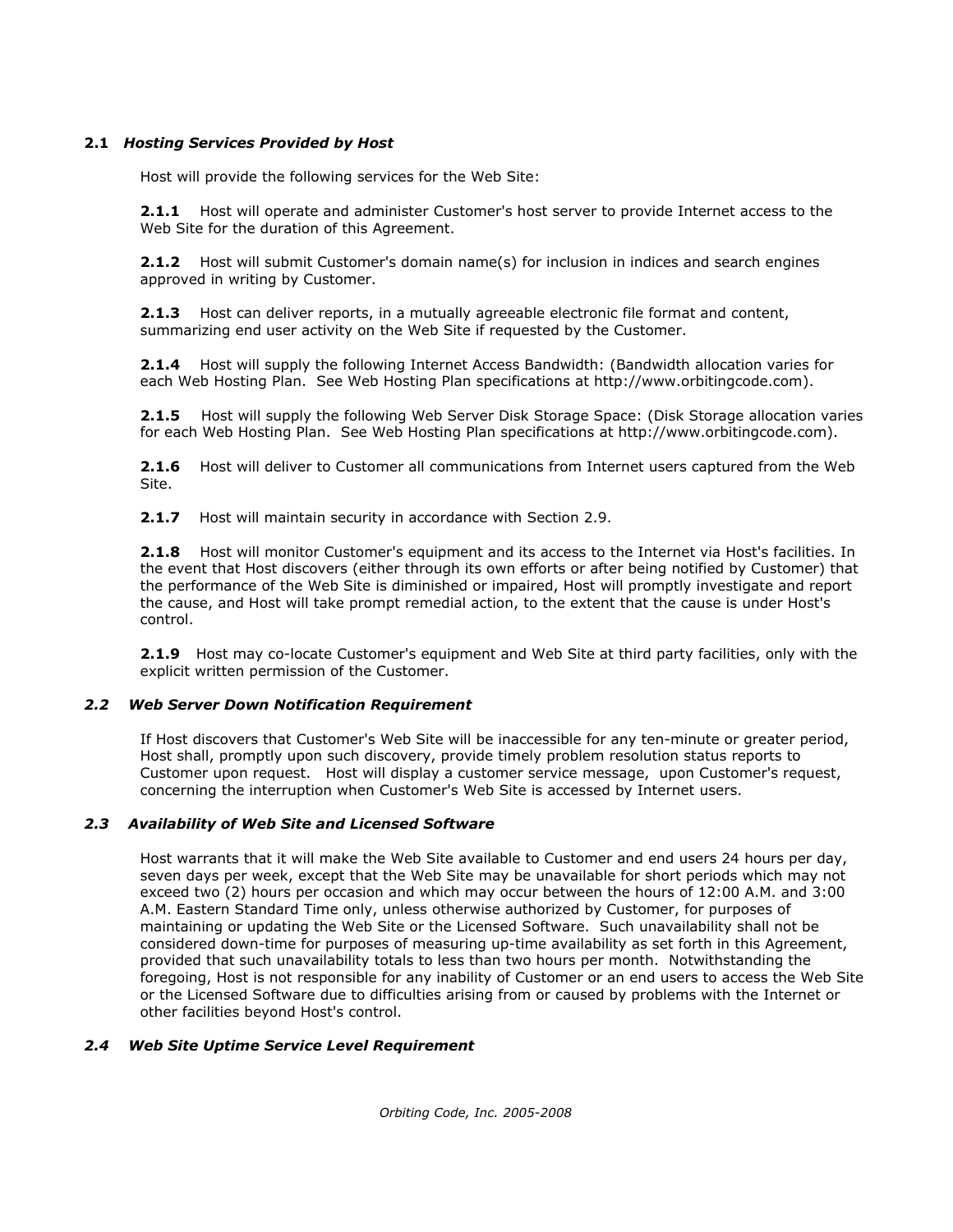Customer's "Web Site Uptime" shall be measured for each calendar month and shall be defined as the number of minutes during the month when Customer's Web Site is accessible to Internet users divided by the total number of minutes in the month. The Web Site Uptime requirement shall be 99% (.99) between the hours of 4:00 a.m. and 9:00 p.m., Eastern Standard Time ("Peak Hours") and shall be 98% (.98) for all other hours. Customer acknowledges that Host does not and cannot control all portions of the Internet affecting the flow of data to or from the Web Site. Host shall be responsible for uptime failures due to conditions that are within Host's reasonable control, and not failures that result from any actions or inaction of Customer or any third party (unless such third party is providing services or deliverables to Customer through Host). However, Host will use commercially reasonable efforts to take such actions as are appropriate to remedy and avoid such events.

## *2.5 Reporting*

Host shall report its Web Site Uptime for Peak Hours and non-Peak Hours to Customers. Uptime reports will be provided on the Host's Web Site (http://www.orbitingcode.com).

## *2.6 Documentation*

Host shall provide Customer with written instructional materials regarding use of the Hosting Services and shall provide Customer with updates to such materials upon implementing any material changes to the Hosting Services. Additional instructional materials can be obtained on the Host's Web Site (http://www.orbitingcode.com).

## *2.7 Telephone Support*

Host will provide telephone support assistance to Customer as reasonably requested in connection with access to and use of the Licensed Software and the Hosting Services from 8:00 a.m to 7:00 p.m. Eastern Standard Time.

#### *2.8 Email Support*

Host will provide email support assistance to Customer as reasonably requested in connection with access to and use of the Licensed Software and the Hosting Services from 8:00 a.m to 7:00 p.m. Eastern Standard Time. Customer email requests will be replied to with a 12 hour period.

#### *2.9 Security*

Host is responsible for ensuring that all aspects of the Web Site under Host's control have firewall protection, secured socket layer (SSL), encryption and/or alternative security measures to minimize the potential for unauthorized access or use. Host shall maintain current, commercial grade security hardware and software commensurate with the size and complexity of Customer's business and with the level of risk involved in the privacy and security of Customer's information and transactions.

#### *2.10 Disaster Recovery*

**2.10.1** Host shall (1) implement a disaster recovery plan for the recovery of the Hosting Services, (2) deliver a documented copy of such plan to Customer if requested, (3) periodically update and test the operability of such plan at least once during every 12-month period that the plan is fully operational, (4) certify, if requested, to Customer at least once during every 12-month period that the plan is fully operational and (5) use reasonable commercial efforts to implement the plan upon the occurrence of a disaster. Host shall coordinate disaster recovery testing, upon Customer's request. If a disaster causes Host to allocate limited resources between or among Host's customers, Customer shall receive at least the same priority as such other customers in respect of such allocation.

**2.10.2** Host will provide redundant backups of all Customer Web Site Files and Databases. Seven (7)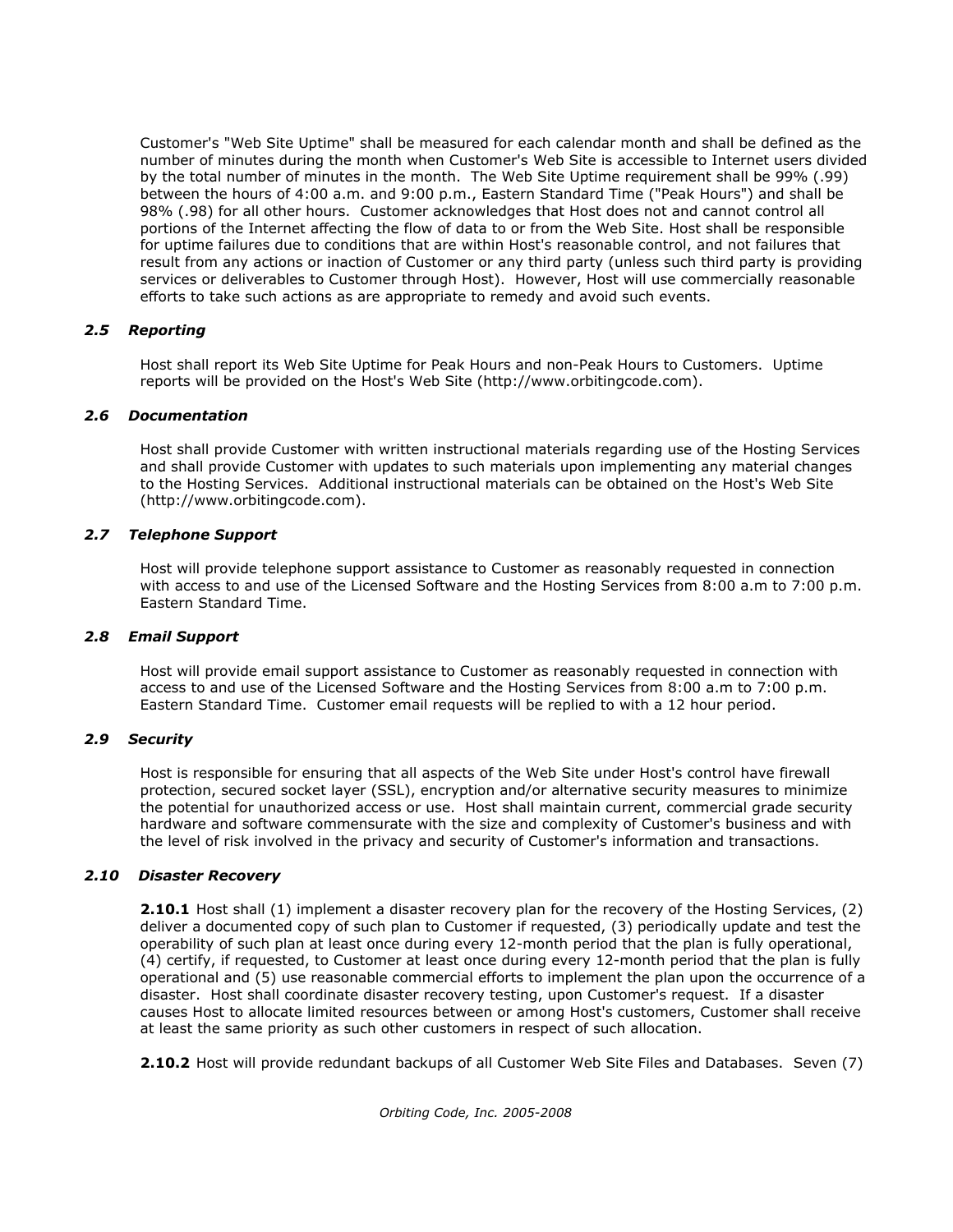complete backups will be maintained, one for each day of the week. In the event of data loss or accidental file deletion by the Customer, the Host must be contacted within seven (7) days by the Customer to retrieve the lost files. After seven days, previous backups will be overwritten.

#### *2.11 Backup Utility Power*

## **2.11.1 Uninterruptible Power Supplies**

Host will provide UPS Battery Backup Units for all Internet Servers, Routers, Switches and Support Equipment needed to maintain consistent uptime in the event of short-duration Utility Power Outages.

## **2.11.2 Automatic Standby Generators**

Host will provide external, fuel powered, Automatic Standby Generators capable of providing uninterrupted service for all Internet Servers, Routers, Switches and Support Equipment in the event of long-duration Utility Power Outages. Host will maintain adequate fuel to provide continued, uninterrupted service for no less that twenty (20) days in the absence of External Utility Power.

## **3. Fees**

## *3.1 Base Fee*

Customer agrees to pay the base fee for monthly services set forth by the selected Hosting Plan.

## *3.2 Time and Materials*

Fees that are provided on a Time and Materials basis will be invoiced to customer monthly, and payable within thirty (30) days of invoice.

#### **4. Term and Termination**

#### *4. Term*

The term of this Hosting Service is determined by the billing cycle selected by the Customer when choosing a specific Hosting Service Plan. Available billing cycles are (monthly, quarterly, semi-annual, and annual). The term of this Hosting Services shall continue for duration of the initial term, unless terminated as set forth herein. At the conclusion of the initial term, this Agreement shall automatically renew for successive terms, unless either party gives notices of its election to terminate this exhibit at least thirty (30) days prior to the expiration of the then-current term.

#### *4.2 Termination for Convenience*

Customer may terminate this Agreement at any time, with or without cause, upon thirty (30) days notice to Host. Host may terminate this Agreement at any time, upon thirty (30) days notice, if the Web Site is used for illegal or immoral or other purposes deemed objectionable by Host. Host may terminate this Agreement immediately, without prior notice, if the Web Site is used for illegal purposes of a specific severity determined by the Host.

#### *4.3 Termination For Breach*

Each Party shall have the right to terminate this Agreement upon thirty (30) days prior written notice if the other Party is in material breach of any term of this Agreement, including without limitation the payment of monies, and the breaching Party fails to remedy such breach within the thirty day notice period.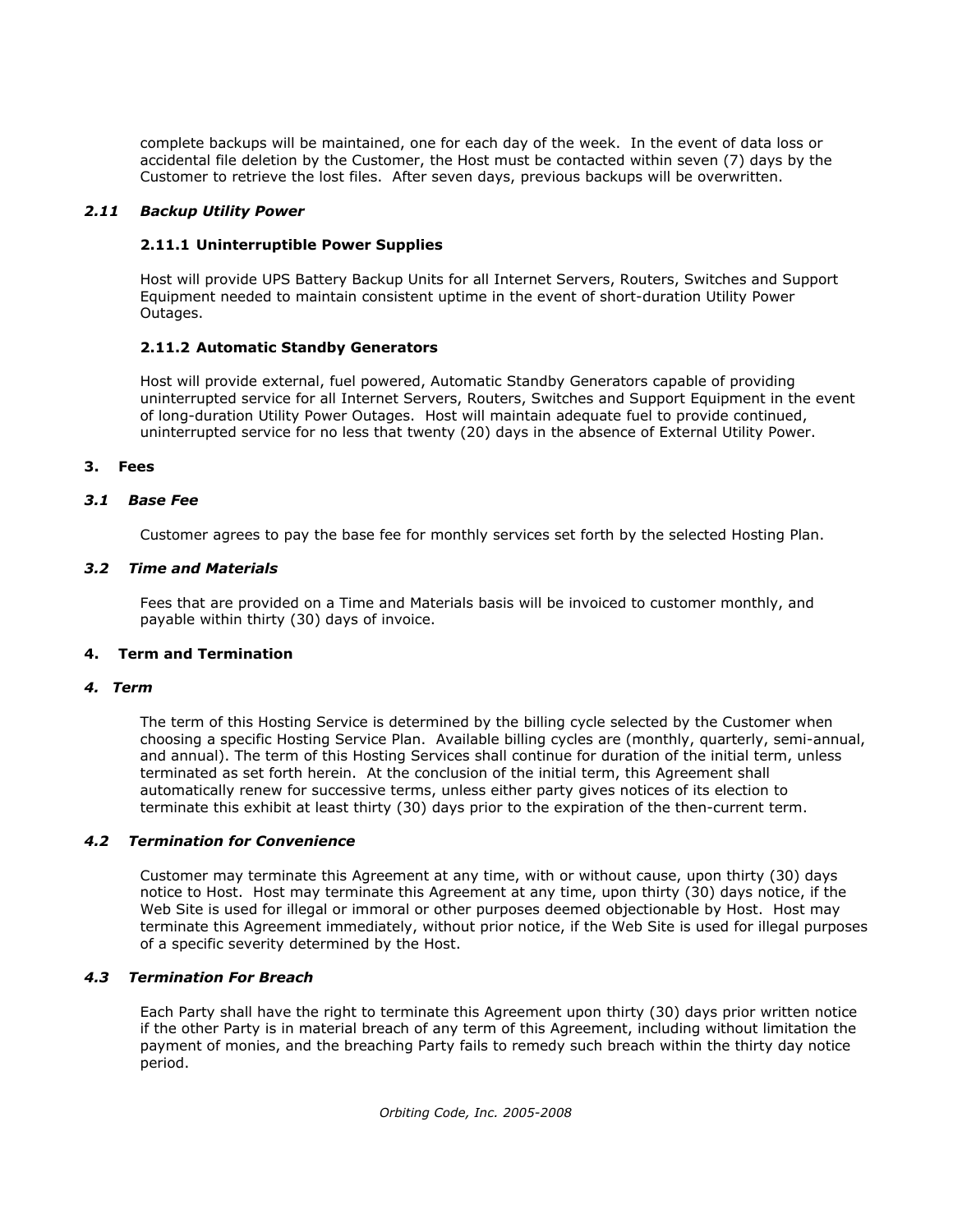#### *4.4 Termination*

In the event of the expiration or termination of this Agreement for any reason, Host shall take such action as is reasonably requested by Customer in connection with relocation of Customer's Web Site. The Parties will cooperate in an orderly transition of responsibilities from Host to Customer or its agent. Host will provide such assistance, data, personnel and resources as are reasonably required to ensure that there is no loss of data and to help minimize any interruption in customer service, and to provide for a smooth and orderly transition of operations. Customer will reimburse Host on a Time and Materials basis for such assistance. Upon termination or expiration of this Hosting Services Agreement, and any other time upon Customer's written request, Host will deliver all work in progress to Customer, including, but not limited to, Customer Data and all other Customer materials delivered to Host.

# **5. Confidential Information and Trade Secrets**

## *5.1 Customer Data*

## **5.1.1 Personal Data**

Host acknowledges that Customer Data is considered to be confidential information. Customer Data will never be shared with or provided to third party companies for marketing or other unsolicited purposes. Only Customer Data that is needed to fulfill the Host's obligations under this Agreement will be stored by the Host, and/or provided to third parties.

# **5.1.2 Billing and Credit Card Data**

Host acknowledges that Customer Payment Data, including credit card numbers, expirations dates, and cvv2 security codes, will always be stored and transferred using strong encryption methods, and maintained on a secured, non public database server. All Customer Payment Data transferred to the Credit Card Payment Gateway during processing, will be transferred using secure socket layer (SSL) encrypted pathways. Customer Payment Data will never be stored or transferred in plain text format.

#### *5.2 Host Information*

Customer acknowledges that Host's pricing, products, services, marketing, sales plans, estimates, financial data, operations, customer relations or service, business performance results, technical information, designs, processes, procedures, formulas, inventions, know-how, improvements, documents, reports, data, specifications, computer software, flow charts and databases are considered to be confidential information.

#### *5.3 Confidentiality Obligations*

All confidential or proprietary information shall be held in confidence by the other party to the same extent and in at least the same manner as such party protects its own confidential or proprietary information, but not less than reasonable care. Neither party shall use the other party's confidential information for any purpose other than to fulfill its obligations under this agreement, and neither party will disclose the other party's confidential information other than to employees who have a need to know such information in order to fulfill the party's obligations hereunder and who have agreed in writing to abide by the confidentiality provisions of this agreement, or as required by law or regulation.

#### *5.4 Ownership and Inspection of Customer Data*

# **5.4.1 Ownership of Customer Data**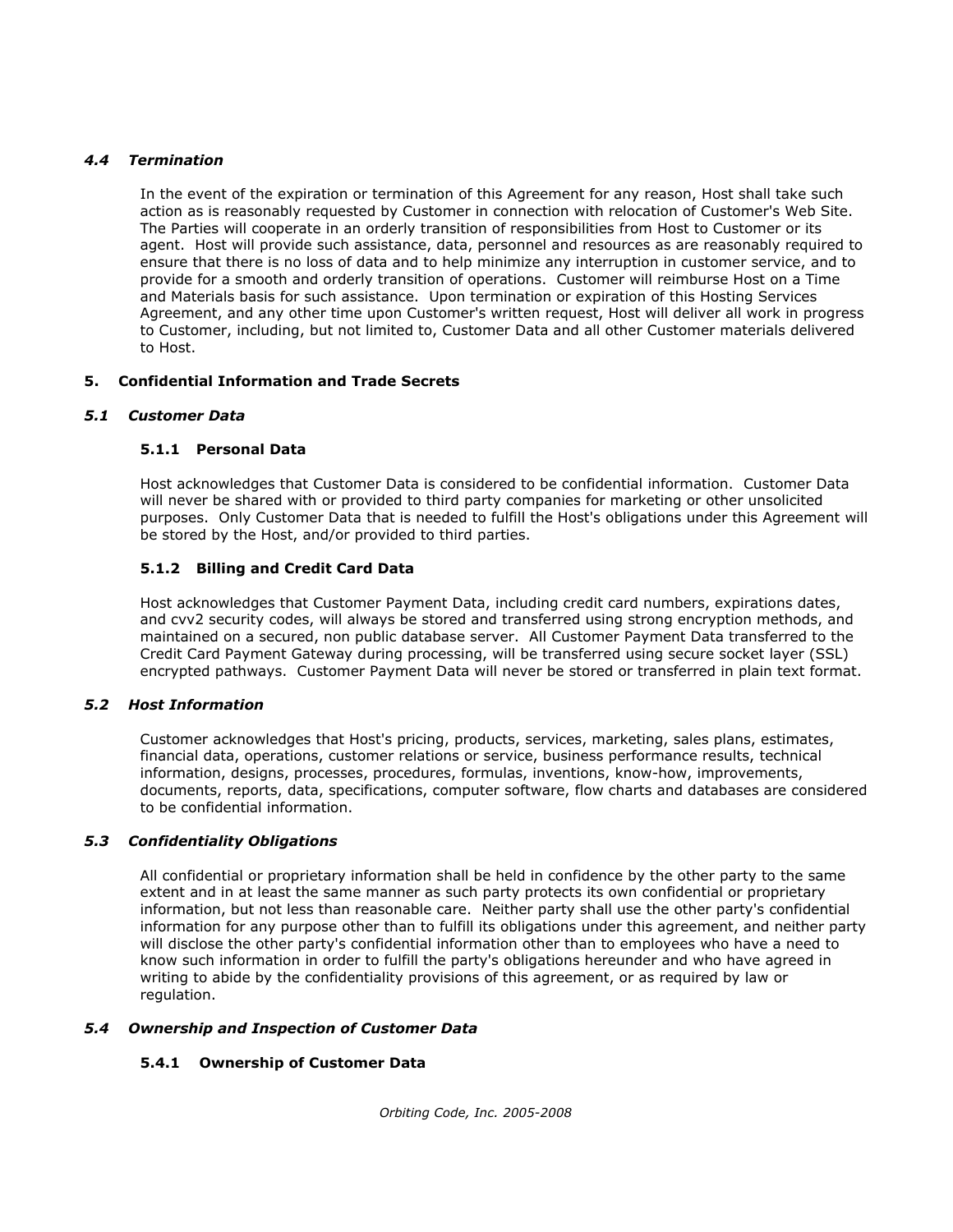All Customer Data is and shall remain the property of Customer. The Customer Data shall not be (1) used by Host other than in connection with providing the services, (2) disclosed, sold, assigned, leased or otherwise provided to third parties by Host, or (3) commercially exploited by or on behalf of Host, its employees or agents.

# **5.4.2 Inspection of Data**

On request, Customer shall be given access to all files used in the processing of its information.

# **5.4.3 Return of Data**

Upon request by Customer at any time, Host shall promptly return to Customer all or a portion of the Customer Data, in the format and on the media in use as of the date of the request.

# *5.5 Audits*

Upon notice from Customer, Host shall provide such auditors and inspectors as Customer or any regulatory authority may designate in such notice with reasonable access during normal business days and hours to the service locations for the purpose of performing audits or inspections of the business of Customer (including Host's provision of the services). Host shall provide such auditors and inspectors any assistance and work space that they may reasonably require. Host shall not be required to provide such auditors and inspectors access to data of Host customers other than Customer.

## **6. General**

## *6.1 Arbitration*

All claims, disputes and other matters in question between the Parties arising out of or relating to this Agreement shall be decided by binding arbitration in accordance with the Arbitration Rules of the American Arbitration Association for Commercial Disputes, unless the Parties mutually agree otherwise. The hearings shall take place in Dahlonega, Georgia unless some other location is agreed by the Parties.

#### *6.2 Judicial Procedure*

Nothing in Section 6.1 shall be construed to prevent any party from seeking from a court a temporary restraining order or other temporary or preliminary relief pending final resolution of a dispute pursuant to Section 6.1.

#### *6.3 Assignment*

Host may assign all or part of the payments under this Agreement by written notice to Customer. Otherwise, neither Party may assign its rights or obligations hereunder without the written consent of the other Party, which consent shall not be unreasonably withheld, provided that, no such consent shall be required in the event of (i) a transfer of all or substantially all of the assets of the Party desiring an assignment; (ii) assignment to the parent, affiliate or subsidiary companies of a Party or (iii) a merger or reorganization of the entity desiring the assignment.

#### *6.4 Performance Excused*

A Party shall be excused from failure to perform hereunder to the extent that such failure is directly or indirectly caused by any occurrence commonly known as force majeure, including, without limitation, delays arising out of acts of God, acts or orders of a government, agency or instrumentality thereof,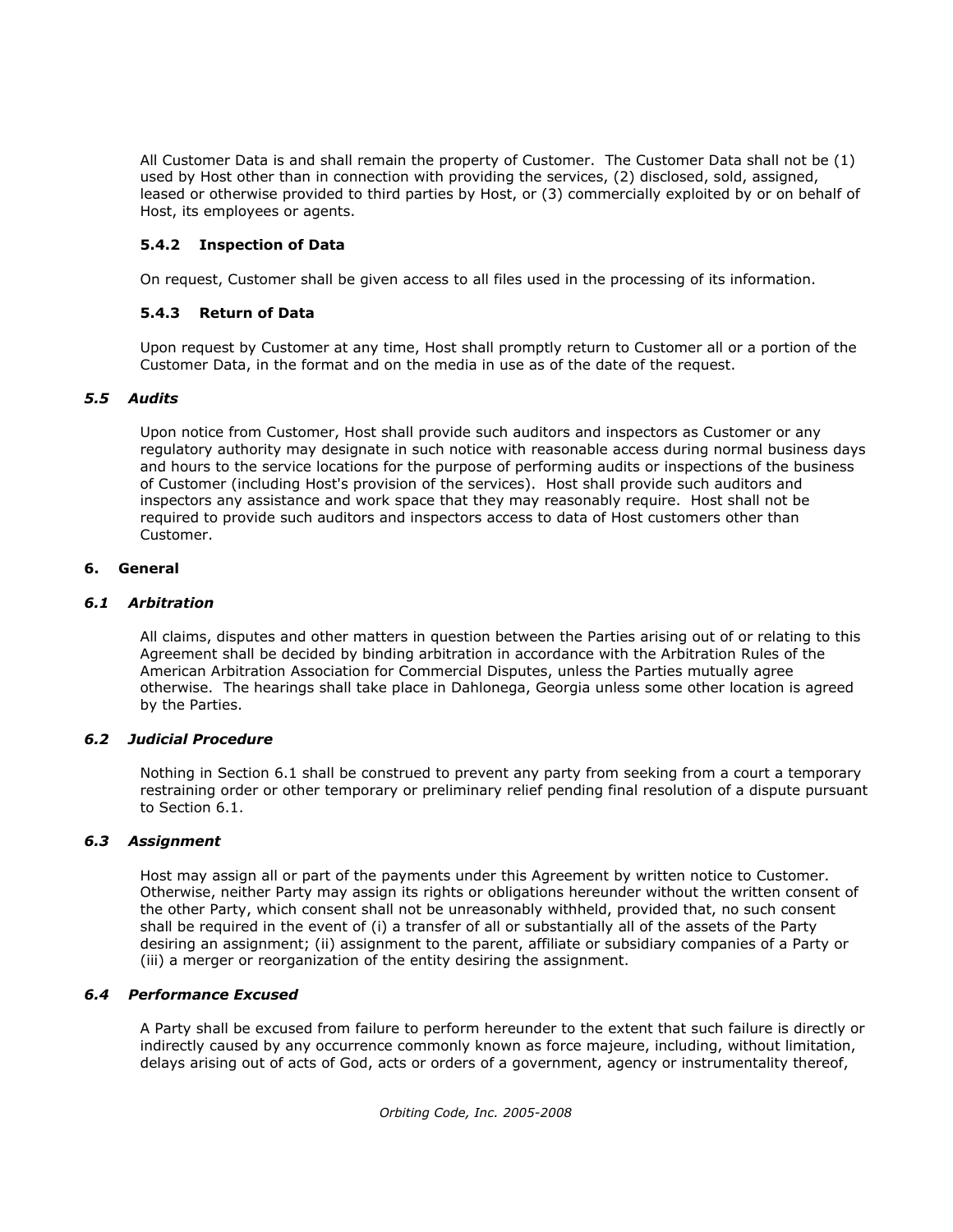acts of public enemy, riots, embargoes, strikes or other concerted acts of workmen (whether of the providing party or other persons), casualties or accidents, deliveries of materials, transportation or shortage of cars, trucks, fuel, power, labor or materials, or any other causes, circumstances or contingencies within or without the United States of America, which are beyond the control of the Party.

#### *6.5 Century Compliant*

Host warrants that the Licensed Software and the Hosting Services will be Century Compliant.

#### *6.6 No Implied Warranties*

Host MAKES NO IMPLIED WARRANTIES. Host DISCLAIMS ALL IMPLIED WARRANTIES, INCLUDING BUT NOT LIMITED TO, WARRANTIES OF MERCHANTABILITY, NONINFRINGEMENT AND FITNESS FOR A PARTICULAR PURPOSE.

## *6.7 Limitation of Liability*

EACH PARTY'S LIABILITY UNDER THIS AGREEMENT IS LIMITED TO DIRECT, OBJECTIVELY MEASURABLE DAMAGES. NEITHER PARTY WILL BE HELD LIABLE FOR ANY INDIRECT OR SPECULATIVE DAMAGES (INCLUDING, WITHOUT LIMITING THE FOREGOING, CONSEQUENTIAL, INCIDENTAL, AND SPECIAL DAMAGES, LOSS OF USE, BUSINESS INTERRUPTIONS, AND LOSS OF PROFITS) REGARDLESS WHETHER THE OTHER PARTY HAS ADVANCE NOTICE OF THE POSSIBILITY OF ANY SUCH DAMAGES.

NOTWITHSTANDING ANYTHING TO THE CONTRARY CONTAINED HEREIN, EACH PARTY'S TOTAL LIABILITY TO THE OTHER PARTY UNDER THIS AGREEMENT WILL NOT EXCEED THE AMOUNT PAID OR PAYABLE BY Customer TO Host UNDER THIS AGREEMENT DURING ANY 12-MONTH PERIOD.

#### *6.8 Governing Law*

The laws of the State of Georgia shall govern this Agreement, without regard to the conflict of laws principles thereof.

#### *6.9 Severability*

Any portion or provision of this Agreement which is invalid, illegal or unenforceable in any jurisdiction shall, as to that jurisdiction, be ineffective to the extent of such invalidity, illegality or unenforceability, without affecting in any way the remaining portions or provisions hereof in such jurisdiction or, to the extent permitted by law, rendering that or any other portion or provision hereof invalid, illegal or unenforceable in any other jurisdiction.

#### *6.10 Entire Agreement*

This Agreement constitutes the entire agreement of the parties with respect to the subject matter hereof and supersede all prior written or oral and all contemporaneous oral agreements, understandings and negotiations between the parties with respect to the subject matter hereof. Customer acknowledges that it has not been induced to enter this Agreement by any representations or statements, oral or written, not contained in this Agreement.

#### *6.11 Notices*

Any notices required or permitted to be given under this Agreement shall be sent by certified mail or courier, or by facsimile with confirmation, to the following address: